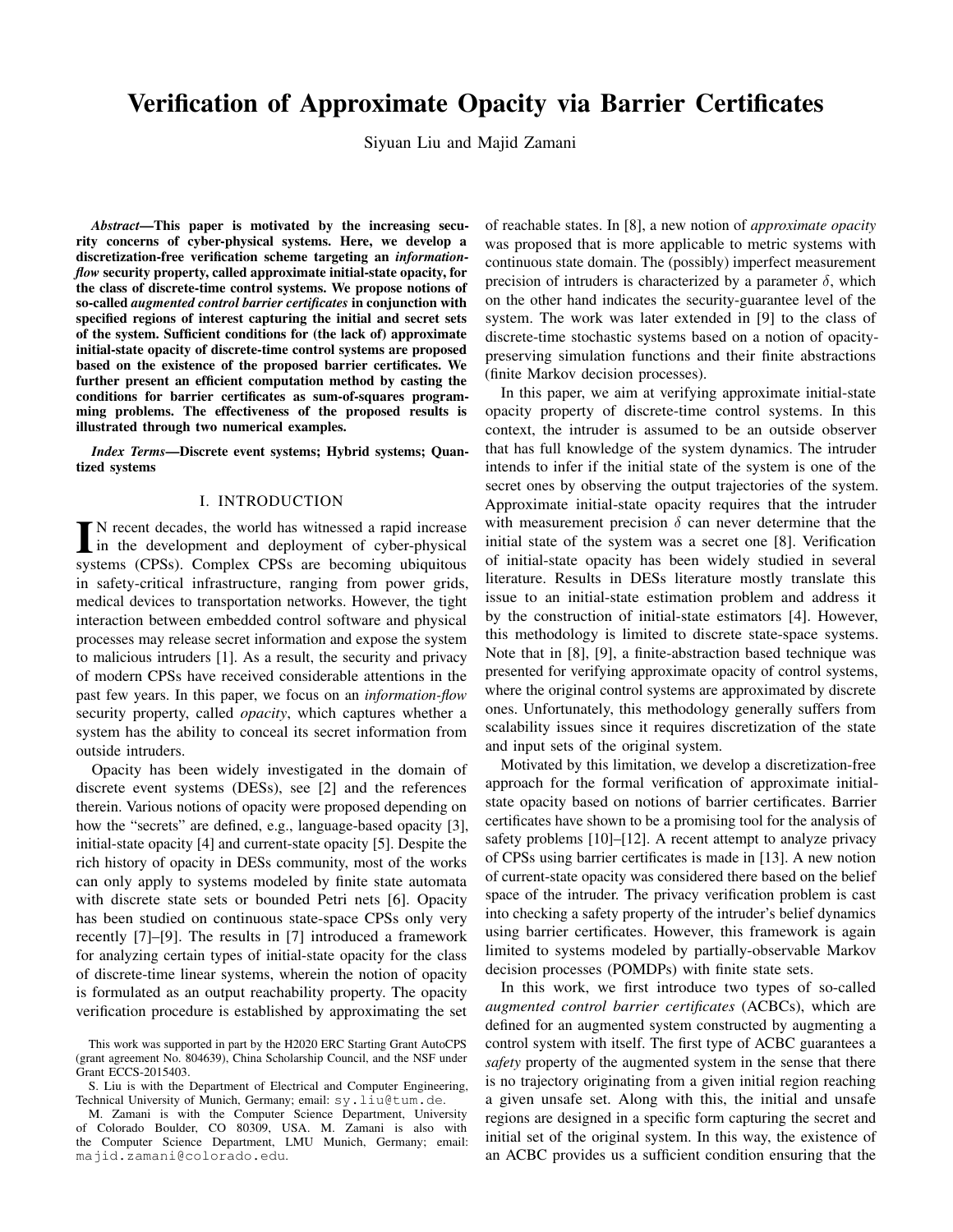original system is approximate initial-state opaque. In general, the failure in finding such an ACBC does not mean the system is not opaque. Therefore, we further present another type of ACBC which proves a *reachability* property of the augmented system. This type of ACBC can be utilized for showing that the original system starting from the initial set will eventually reach the unsafe region. This type of ACBC, on the other hand, provides a sufficient condition showing that the original system is lacking approximate initial-state opacity. Additionally, we present a way to compute polynomial ACBCs by means of sum-of-squares (SOS) programming, where the conditions required for the ACBCs are reformulated as SOS constraints.

The remainder of the paper is organized as follows. In Section II, we introduce discrete-time control systems and the notion of approximate initial-state opacity. In Section III, we present two types of augmented control barrier certificates and their role in verifying approximate initial-state opacity. Section IV presents a methodology for the construction of the augmented control barrier certificates using SOS programming. Section V illustrates the theoretical results through two examples, and conclusion remarks are given in Section VI.

#### II. PRELIMINARIES

*Notations:* We denote by  $\mathbb R$  and  $\mathbb N$  the set of real numbers and non-negative integers, respectively. These symbols are annotated with subscripts to restrict them in the obvious way, e.g.  $\mathbb{R}_{>0}$ denotes the positive real numbers. We denote the closed intervals in R by [a, b]. For  $a, b \in \mathbb{N}$  and  $a \leq b$ , we use [a; b] to denote the corresponding intervals in N. Given  $N \in \mathbb{N}_{\geq 1}$  vectors  $x_i \in$  $\mathbb{R}^{n_i}$ , with  $i \in [1; N]$ ,  $n_i \in \mathbb{N}_{\geq 1}$ , and  $n = \sum_i n_i$ , we denote the concatenated vector in  $\mathbb{R}^n$  by  $x = [x_1; \ldots; x_N]$  and the Euclidean norm of x by ||x||. The individual elements in a matrix  $A \in$  $\mathbb{R}^{m \times n}$ , are denoted by  $\{A\}_{i,j}$ , where  $i \in [1; m]$  and  $j \in [1; n]$ . We denote by  $\emptyset$  the empty set. Given sets X and Y with  $X \subset Y$ , the complement of X with respect to Y is defined as  $Y\setminus X = \{x \in$  $Y | x \notin X$ . The Cartesian product of two sets X and Y is defined by  $X \times Y = \{(x, y) | x \in X, y \in Y\}$ . Given a function  $f : X \to Y$ and a function  $g : A \to B$ , we define  $f \times g : X \times A \to Y \times B$ . For any set  $Z \subseteq \mathbb{R}^n$ ,  $\partial Z$  and  $\overline{Z}$ , respectively, denotes the boundary and topological closure of Z.

# *A. Approximate Initial-State Opacity for Discrete-Time Control Systems*

In this subsection, we introduce the notion of approximate initial-state opacity for the class of discrete-time control systems defined below.

*Definition 1:* A discrete-time control system (dt-CS)  $\Sigma$  is defined by the tuple  $\Sigma = (\mathbb{X}, \mathbb{X}_0, \mathbb{X}_s, \mathbb{U}, f, \mathbb{Y}, h)$  where  $\mathbb{X}, \mathbb{U},$ and  $Y$  are the state set, input set, and output set, respectively. We denote by  $\mathbb{X}_0 \subseteq \mathbb{X}$  and  $\mathbb{X}_s \subseteq \mathbb{X}$  the sets of initial states and secret states, respectively. The function  $f : \mathbb{X} \times \mathbb{U} \rightarrow \mathbb{X}$ is the state transition function, and  $h : \mathbb{X} \to \mathbb{Y}$  is the output function. The dt-CS  $\Sigma$  is described by difference equations:

$$
\Sigma: \begin{cases} \mathbf{x}(t+1) = f(\mathbf{x}(t), \nu(t)), \\ \mathbf{y}(t) = h(\mathbf{x}(t)), \end{cases}
$$
 (1)

where  $\mathbf{x} : \mathbb{N} \to \mathbb{X}, \nu : \mathbb{N} \to \mathbb{U}$  and  $\mathbf{y} : \mathbb{N} \to \mathbb{Y}$  are the state, input and output signals, respectively. We use  $x_{x_0,\nu}$  to denote

a state run of  $\Sigma$  starting from initial state  $x_0$  under input run  $\nu : \mathbb{N} \to \mathbb{U}.$ 

Throughout this paper, we focus on analyzing approximate initial-state opacity for the class of control systems as in Definition 1. Let us recall the notion of approximate initial-state opacity, originally introduced in [8], defined below.

*Definition 2:* Consider a control system  $\Sigma = (\mathbb{X}, \mathbb{X}_0, \mathbb{X}_s)$ ,  $\mathbb{U}, f, \mathbb{Y}, h$  and a constant  $\delta \in \mathbb{R}_{\geq 0}$ . System  $\Sigma$  is said to be δ-approximate initial-state opaque if for any  $x_0 \in X_0 \cap X_s$  and any finite state run  $\mathbf{x}_{x_0,\nu} = \{x_0, x_1, \dots, x_n\}$ , there exists  $\hat{x}_0 \in \mathbb{X}_0 \setminus \mathbb{X}_s$ and a finite state run  $\mathbf{x}_{\hat{x}_0,\hat{\nu}} = \{\hat{x}_0, \hat{x}_1, \dots, \hat{x}_n\}$  such that

$$
\max_{i \in [0; n]} \|h(x_i) - h(\hat{x}_i)\| \le \delta.
$$

Intuitively, the system  $\Sigma$  is  $\delta$ -approximate initial-state opaque if for every state run initiated from a secret state, there exists another state run originated from a non-secret state with similar output trajectories (captured by  $\delta$ ). Hence, the intruder is never certain that the system is initiated from a secret state no matter which output run is generated. Hereafter, we assume without loss of generality that  $\forall x_0 \in \mathbb{X}_0 \cap \mathbb{X}_s$ ,

$$
\{x \in \mathbb{X}_0 \mid \|h(x) - h(x_0)\| \le \delta\} \nsubseteq \mathbb{X}_s. \tag{2}
$$

This assumption requires that the secret of the system is not revealed initially; otherwise approximate initial-state opacity is trivially violated.

*Remark 3:* We remark that our notion of initial-state opacity is different from that of *observability*. An observability notion states that every initial state can be determined by observing a finite output sequence under a given input run [14]. However, in our context, initial-state opacity is defined as the plausible deniability of a system for every secret initial information under any input sequence. In DESs literature, it was shown that observability can be reformulated as language-based opacity by properly specifying the languages and the observation mapping [3]. However, the relationship between opacity and observability is more challenging in the domain of CPSs and is left to future investigation.

#### III. VERIFYING APPROXIMATE INITIAL-STATE OPACITY

Although the verification of opacity has been widely investigated for finite systems with discrete states (e.g., in the domain of DES), there is no systematic way in the literature to check opacity of systems with continuous state spaces. In the sequel, we propose a technique that is sound in verifying approximate initial-state opacity for discrete-time control systems. Our approach is based on finding a certain type of barrier certificates as defined in the next subsection.

*A. Verifying Approximate Initial-State Opacity via Barrier Certificates*

Consider a dt-CS  $\Sigma = (\mathbb{X}, \mathbb{X}_0, \mathbb{X}_s, \mathbb{U}, f, \mathbb{Y}, h)$  as in Definition 1. We define the associated augmented system by

$$
\Sigma \times \Sigma = (\mathbb{X} \times \mathbb{X}, \mathbb{X}_0 \times \mathbb{X}_0, \mathbb{X}_s \times \mathbb{X}_s, \mathbb{U} \times \mathbb{U}, f \times f, \mathbb{Y} \times \mathbb{Y}, h \times h),
$$

which can be seen as the product of a dt-CS  $\Sigma$  and itself. For later use, we denote by  $(x, \hat{x}) \in X \times X$  a pair of states in  $\Sigma \times \Sigma$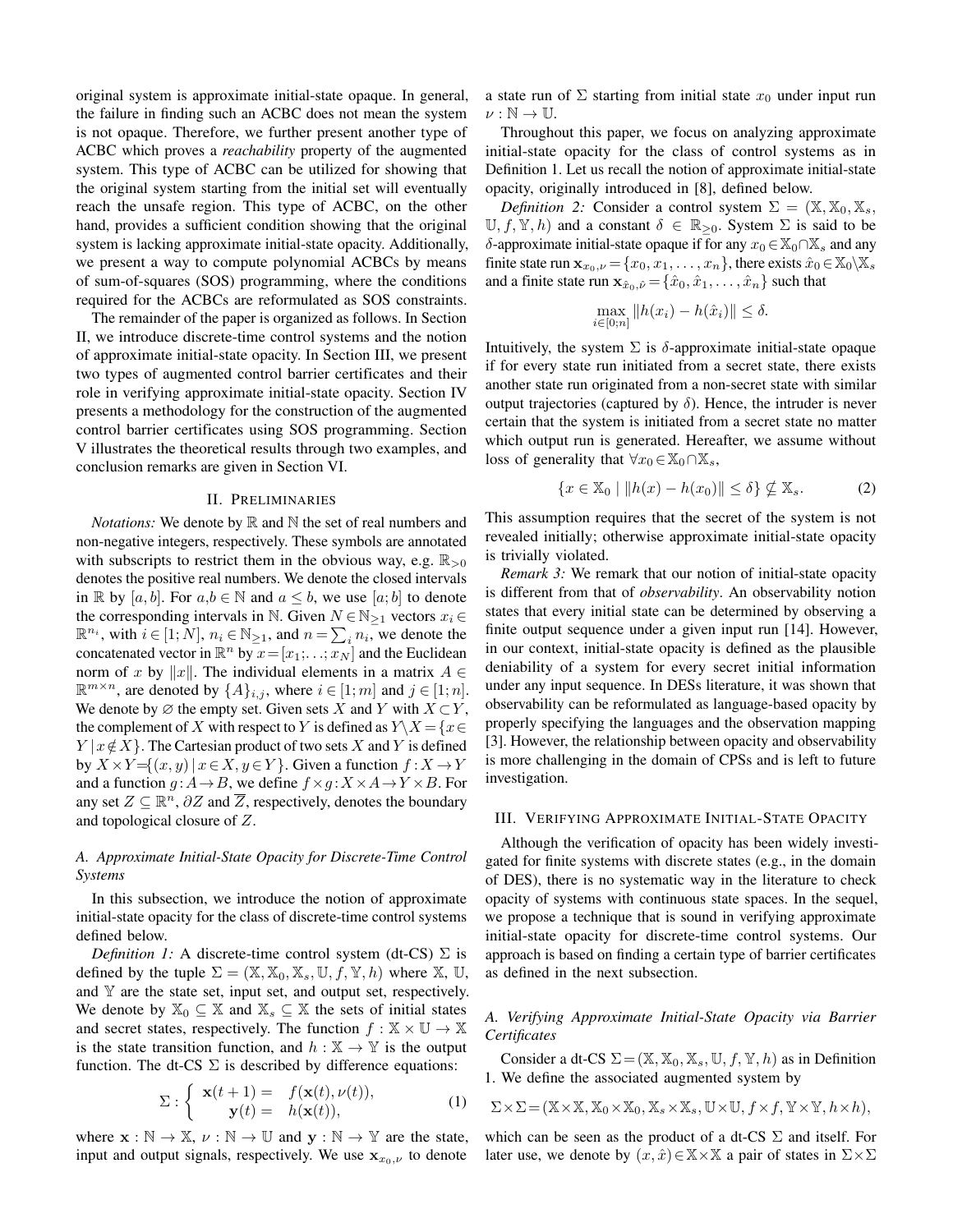and by  $(\mathbf{x}_{x_0,\nu}, \mathbf{x}_{\hat{x}_0,\hat{\nu}})$  the state trajectory of  $\Sigma \times \Sigma$  starting from  $(x_0, \hat{x}_0)$  under input run  $(\nu, \hat{\nu})$ . We use  $\mathcal{R} = \mathbb{X} \times \mathbb{X}$  to denote the augmented state space.

Now, we define a notion of barrier certificates that is constructed over the augmented system  $\Sigma \times \Sigma$  and ensures a safety property for  $\Sigma \times \Sigma$ .

*Proposition 4:* Consider a dt-CS Σ as in Definition 1, the associated augmented system  $\Sigma \times \Sigma$ , and sets  $\mathcal{R}_0, \mathcal{R}_u \subseteq \mathcal{R}$ . Suppose there exists a function  $\mathcal{B} : \mathbb{X} \times \mathbb{X} \to \mathbb{R}$  and constants  $\underline{\epsilon}, \overline{\epsilon} \in \mathbb{R}$  with  $\overline{\epsilon} > \underline{\epsilon}$  such that

 $\forall (x, \hat{x}) \in \mathcal{R}_0, \qquad \qquad \mathcal{B}(x, \hat{x}) \leq \epsilon, \qquad (3)$ 

$$
\forall (x, \hat{x}) \in \mathcal{R}_u, \qquad \qquad \mathcal{B}(x, \hat{x}) \ge \overline{\epsilon}, \qquad (4)
$$
  

$$
\forall (x, \hat{x}) \in \mathcal{R}, \forall u \in \mathbb{U}, \exists \hat{u} \in \mathbb{U},
$$

$$
\mathcal{B}(f(x, u), f(\hat{x}, \hat{u})) - \mathcal{B}(x, \hat{x}) \le 0.
$$
 (5)

Then, for any initial condition  $(x_0, \hat{x}_0) \in \mathcal{R}_0$  and for any input run  $\nu$ , there exists an input run  $\hat{\nu}$  such that  $(\mathbf{x}_{x_0,\nu}(t), \mathbf{x}_{\hat{x}_0,\hat{\nu}}(t))\cap$  $\mathcal{R}_u = \varnothing, \forall t \in \mathbb{N}.$ 

*Proof:* This proposition is proved by contradiction. Consider a state trajectory  $(\mathbf{x}_{x_0,\nu},\mathbf{x}_{\hat{x}_0,\hat{\nu}})$  of  $\Sigma\times\Sigma$  that starts from an initial condition  $(x_0, \hat{x}_0) \in \mathcal{R}_0$ , under input sequences  $\nu$ and  $\hat{\nu}$ . Suppose  $\hat{\nu}$  is computed such that the inequality in (5) holds. Assume the state run reaches a state in  $\mathcal{R}_u$ , i.e.,  $(\mathbf{x}_{x_0,\nu}(t), \mathbf{x}_{\hat{x}_0,\hat{\nu}}(t)) \in \mathcal{R}_u$  for some  $t \in \mathbb{N}$ . From (3) and (4), we have  $\mathcal{B}(x_0, \hat{x}_0) \leq \epsilon$  and  $\mathcal{B}(\mathbf{x}_{x_0,\nu}(t), \mathbf{x}_{\hat{x}_0,\hat{\nu}}(t)) \geq \bar{\epsilon}$ . By using (5), one has  $\bar{\epsilon} \leq \mathcal{B}(\mathbf{x}_{x_0,\nu}(t), \mathbf{x}_{\hat{x}_0,\hat{\nu}}(t)) \leq \mathcal{B}(x_0, \hat{x}_0) \leq \epsilon$ , which contradicts  $\bar{\epsilon} > \underline{\epsilon}$ . Therefore, for any state trajectory of  $\Sigma \times \Sigma$ starting from any initial condition in  $\mathcal{R}_0$  under any input run  $\nu$ ,  $(\mathbf{x}_{x_0,\nu}(t), \mathbf{x}_{\hat{x}_0,\hat{\nu}}(t)) \cap \mathcal{R}_u = \varnothing$  always holds under the extracted control policy  $\hat{\nu}$ , which completes the proof.

If  $\mathcal{B}(x, \hat{x})$  satisfies the conditions in Proposition 4, then it is called an *augmented control barrier certificate* (ACBC) for  $\Sigma \times \Sigma$ . Next, we show how one can leverage the ACBC to verify approximate initial-state opacity for a dt-CS  $\Sigma$ . To this purpose, we define the sets of initial conditions  $\mathcal{R}_0$  and unsafe states  $\mathcal{R}_u$  as:

$$
\mathcal{R}_0 = \{(x, \hat{x}) \in (\mathbb{X}_0 \cap \mathbb{X}_s) \times (\mathbb{X}_0 \setminus \mathbb{X}_s) \mid ||h(x) - h(\hat{x})|| \le \delta\},\tag{6}
$$

$$
\mathcal{R}_u = \{(x, \hat{x}) \in \mathbb{X} \times \mathbb{X} \mid ||h(x) - h(\hat{x})|| > \delta\},\tag{7}
$$

where  $\delta \in \mathbb{R}_{\geq 0}$  captures the measurement precision of the intruder as introduced in Definition 2. The following theorem provides us a sufficient condition in verifying approximate initial-state opacity of discrete-time control systems.

*Theorem 5:* Consider a dt-CS  $\Sigma$  as in Definition 1. Suppose there exists a function  $\mathcal{B} : \mathbb{X} \times \mathbb{X} \to \mathbb{R}$  satisfying (3)-(5) in Proposition 4 with sets  $\mathcal{R}_0$ ,  $\mathcal{R}_u$  given in (6)-(7). Then, system  $\Sigma$  is δ-approximate initial-state opaque.

*Proof:* Consider an arbitrary secret initial state  $x_0 \in \mathbb{X}_0 \cap$  $\mathbb{X}_s$ , any input run  $\nu$ , and the corresponding state run  $\mathbf{x}_{x_0,\nu}$  in Σ. First note that by (2),  $\{x \in \mathbb{X}_0 \mid ||h(x)-h(x_0)|| \le \delta\} \nsubseteq \mathbb{X}_s$ . It follows that there exists an initial state  $\hat{x}_0 \in \mathbb{X}_0 \setminus \mathbb{X}_s$  such that  $||h(\hat{x}_0)-h(x_0)|| \leq \delta$ . Consider the pair of initial states  $(x_0, \hat{x}_0)$ . It can be readily seen that  $(x_0, \hat{x}_0) \in \mathcal{R}_0$  as in (6). Now, given the existence of an ACBC as in Proposition 4, there exists a control policy  $\hat{\nu}$  such that (5) is satisfied. By using Proposition 4, under  $\hat{\nu}$ , we have the guarantee that any state run of  $\Sigma \times \Sigma$ starting from  $\mathcal{R}_0$  never reaches the unsafe region  $\mathcal{R}_u$ , i.e.  $(\mathbf{x}_{x_0,\nu}(t), \mathbf{x}_{\hat{x}_0,\hat{\nu}}(t)) \cap \mathcal{R}_u = \varnothing$ ,  $\forall t \in \mathbb{N}$ . This simply implies the satisfaction of  $||h(\mathbf{x}_{x_0,\nu}(t))-h(\mathbf{x}_{\hat{x}_0,\hat{\nu}}(t))|| \leq \delta, \forall t \in \mathbb{N}$ . Since  $x_0 \in \mathbb{X}_0 \cap \mathbb{X}_s$  and  $\mathbf{x}_{x_0,\nu}$  are arbitrarily chosen, we conclude that  $\Sigma$  is δ-approximate initial-state opaque.

# *B. Verifying Lack of Approximate Initial-State Opacity via Barrier Certificates*

We presented in the previous subsection a sufficient condition for verifying approximate initial-state opacity. However, failing to find such an ACBC does not necessarily imply that the system is not opaque. Motivated by this, in this subsection, we aim at presenting a sufficient condition to verify the lack of approximate initial-state opacity of a dt-CS  $\Sigma$ . This method is based on constructing another type of ACBC ensuring a reachability property for  $\Sigma \times \Sigma$ .

*Proposition 6:* Consider a dt-CS Σ as in Definition 1, the associated augmented system  $\Sigma \times \Sigma$ , and sets  $\mathcal{R}_0, \mathcal{R}_u \subseteq \mathcal{R}$ . Suppose  $\mathbb{X} \subset \mathbb{R}^n$  is a bounded set and there exists a continuous function  $V : \mathbb{X} \times \mathbb{X} \to \mathbb{R}$  such that

$$
\forall (x, \hat{x}) \in \mathcal{R}_0, \qquad V(x, \hat{x}) \le 0,\qquad (8)
$$

$$
\forall (x,\hat{x}) \in \partial \mathcal{R} \setminus \partial \mathcal{R}_u, \qquad V(x,\hat{x}) > 0, \qquad (9)
$$

$$
\forall (x, \hat{x}) \in \overline{(\mathcal{R} \setminus \mathcal{R}_u)}, \exists u \in \mathbb{U}, \forall \hat{u} \in \mathbb{U},
$$

$$
V(f(x, u), f(\hat{x}, \hat{u})) - V(x, \hat{x}) < 0.
$$
 (10)

Then, for any initial condition  $(x_0, \hat{x}_0) \in \mathcal{R}_0$ , there exists an input run  $\nu$  such that  $(\mathbf{x}_{x_0,\nu}(T), \mathbf{x}_{\hat{x}_0,\hat{\nu}}(T)) \in \mathcal{R}_u$  for any  $\hat{\nu}$ , for some  $T \geq 0$ , and  $(\mathbf{x}_{x_0,\nu}(t), \mathbf{x}_{\hat{x}_0,\hat{\nu}}(t)) \in \mathcal{R}, \forall t \in [0, T].$ 

*Proof:* Consider an initial state  $(x_0, \hat{x}_0) \in \mathcal{R}_0$ . One has  $V(x_0, \hat{x}_0) \le 0$  by (8). Consider an input run  $\nu$  such that (10) is satisfied for the state runs  $\mathbf{x}_{x_0,\nu}(t), \mathbf{x}_{\hat{x}_0,\hat{\nu}}(t)$  of  $\Sigma$ , where  $\hat{\nu}$  is an arbitrary input run. First note that the continuous function  $V(x, \hat{x})$  is bounded below on the compact set  $(\mathcal{R}\setminus\mathcal{R}_u)$ . From (10),  $V(x, \hat{x})$  is strictly decreasing along the trajectory  $(\mathbf{x}_{x_0,\nu},\mathbf{x}_{\hat{x}_0,\hat{\nu}})$  in region  $(\mathcal{R}\backslash\mathcal{R}_u)$ . It follows that  $(\mathbf{x}_{x_0,\nu},\mathbf{x}_{\hat{x}_0,\hat{\nu}})$ must leave  $(\mathcal{R}\backslash\mathcal{R}_u)$  in finite time. Now, assume  $(\mathbf{x}_{x_0,\nu}, \mathbf{x}_{\hat{x}_0,\hat{\nu}})$ leaves  $\overline{(\mathcal{R}\backslash\mathcal{R}_u)}$  without entering region  $\mathcal{R}_u$  first. Consider the first time instant  $t = T$  when  $(\mathbf{x}_{x_0,\nu}(t), \mathbf{x}_{\hat{x}_0,\hat{\nu}}(t))$  is leaving  $(\mathcal{R}\backslash\mathcal{R}_u)$ , i.e.  $(\mathbf{x}_{x_0,\nu}(t), \mathbf{x}_{\hat{x}_0,\hat{\nu}}(t)) \in (\mathcal{R}\backslash\mathcal{R}_u)$  for all  $t \in [0, T]$ , and  $(\mathbf{x}_{x_0,\nu}(T+\epsilon), \mathbf{x}_{\hat{x}_0,\hat{\nu}}(T+\epsilon)) \notin \mathcal{R}$  for any  $\epsilon > 0$ . By (10) and  $V(x_0, \hat{x}_0) \leq 0$ , we have  $V(\mathbf{x}_{x_0,\nu}(T), \mathbf{x}_{\hat{x}_0,\hat{\nu}}(T)) \leq 0$ which contradicts (9). Therefore, we conclude that for any run starting from  $\mathcal{R}_0$  under  $\nu$ , there must exist  $T \geq 0$  such that  $(\mathbf{x}_{x_0,\nu}(T), \mathbf{x}_{\hat{x}_0,\hat{\nu}}(T)) \in \mathcal{R}_u$  for any  $\hat{\nu}$ , and  $(\mathbf{x}_{x_0,\nu}(t), \mathbf{x}_{\hat{x}_0,\hat{\nu}}(t)) \in$  $\mathcal{R}, \forall t \in [0, T],$  which completes the proof.

*Remark 7:* We remark that the universal quantifier in (8) is not necessary to show the lack of approximate initial-state opacity. One can relax the universal quantifier to an existential one by modifying the definition of barrier certificates, together with the corresponding initial and unsafe regions, at the cost of having a much more complex structure. However, it is difficult to formulate such a function and the corresponding set constraints to sum-of-squares programs (c.f. Section IV), and thus, is out of the scope of this paper.

A function  $V(x, \hat{x})$  satisfying the conditions in Proposition 6 is also called an ACBC for  $\Sigma \times \Sigma$ . The idea of using barrier functions to prove reachability was first described in [15]. Next, we show that the above-defined ACBC can be used for verifying the lack of approximate initial-state opacity of dt-CSs.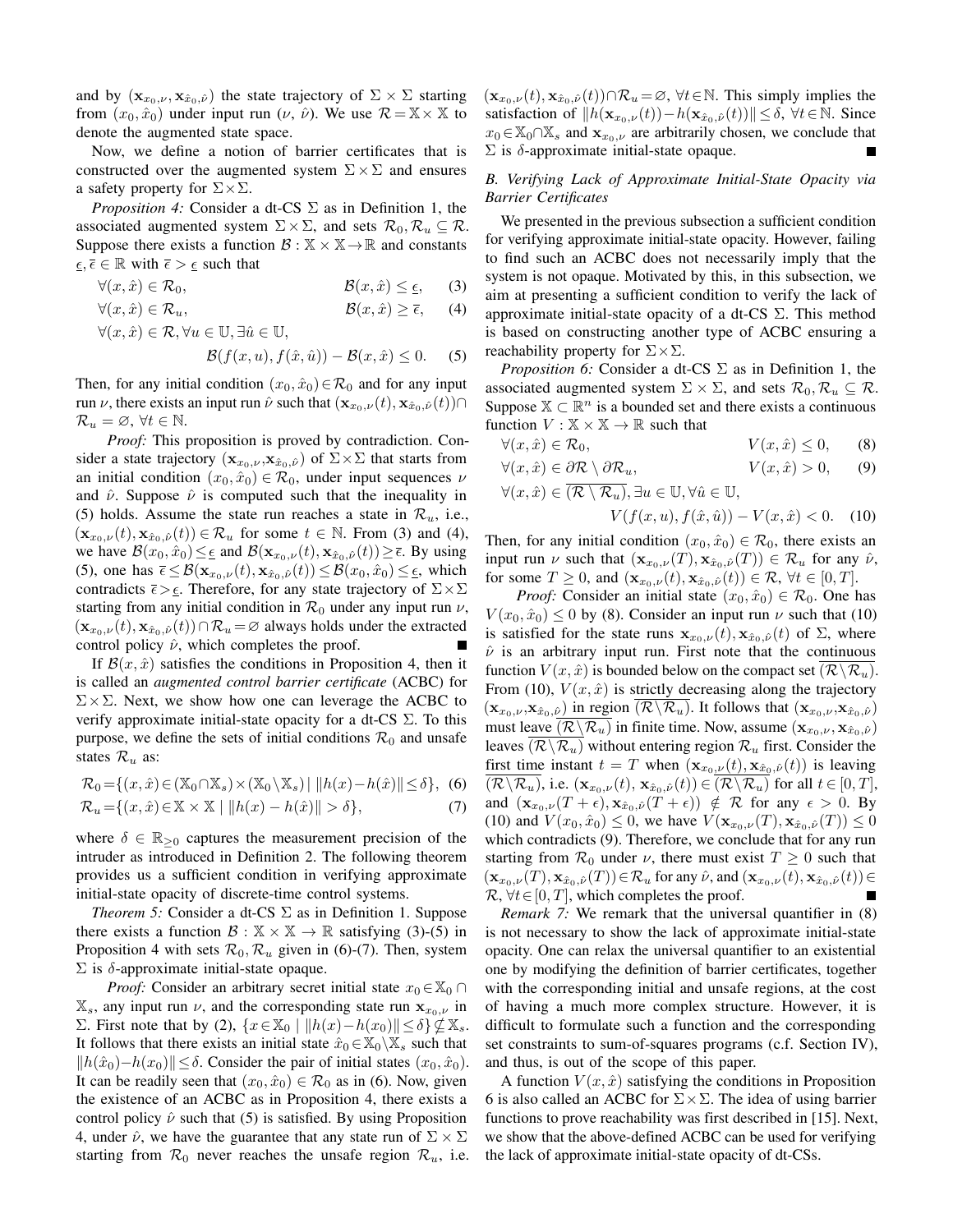*Theorem 8:* Consider a dt-CS Σ as in Definition 1. Suppose there exists a continuous function  $V : X \times X \rightarrow \mathbb{R}$  satisfying (8)-(10) in Proposition 6 with sets  $\mathcal{R}_0$ ,  $\mathcal{R}_u$  given in (6)-(7). Then, system  $\Sigma$  is not  $\delta$ -approximate initial-state opaque.

*Proof:* First note that from Definition 2, system  $\Sigma$  is not δ-approximate initial-state opaque if there exists a state run  $\mathbf{x}_{x_0,\nu}$  with  $x_0 \in \mathbb{X}_0 \cap \mathbb{X}_s$ , such that for any other state runs  $\mathbf{x}_{\hat{x}_0,\hat{\nu}}$  starting from a non-secret initial condition  $\hat{x}_0 \in \mathbb{X}_0 \setminus \mathbb{X}_s$ ,  $\max_{i\in[0;n]}\|h(x_i)-h(\hat{x}_i)\|>\delta$  holds. Now consider a function  $V : \mathbb{X} \times \mathbb{X} \to \mathbb{R}$  and an input run  $\nu$  satisfying (10). Then, by Proposition 6 and from (6)-(7), it follows that there must exist a secret state  $x_0 \in \mathbb{X}_0 \cap \mathbb{X}_s$  and a state run  $\mathbf{x}_{x_0,\nu}$  under input run  $\nu$ , such that for any trajectory  $\mathbf{x}_{\hat{x}_0,\hat{\nu}}$  originated from any non-secret initial condition  $\hat{x}_0 \in X_0 \backslash X_s$ , the trajectories  $(\mathbf{x}_{x_0,\nu}(t),\mathbf{x}_{\hat{x}_0,\hat{\nu}}(t))$ will eventually reach  $\mathcal{R}_u$  in finite time, where  $||h(\mathbf{x}_{x_0,\nu}(t))$  $h(\mathbf{x}_{\hat{x}_0,\hat{\nu}}(t))\| > \delta$ . Therefore, for the state run  $\mathbf{x}_{x_0,\nu}(t)$ , there does not exist a state run starting from a non-secret initial state that generates similar output trajectories. Thus,  $\delta$ -approximate initial-state opacity is violated.

In the next section, we discuss how to leverage existing computational methods and software tools to compute  $\mathcal{B}(x, \hat{x})$ and  $V(x, \hat{x})$  in Propositions 4 and 6, respectively.

## IV. COMPUTATION OF BARRIER CERTIFICATES USING SUM-OF-SQUARES TECHNIQUE

In the previous section, we presented sufficient conditions for verifying (resp. the lack of) approximate initial-state opacity of discrete-time control systems by searching for barrier certificates satisfying inequalities (resp. (8)-(10)) (3)-(5). For systems with polynomial transition functions and semialgebraic sets (i.e., described by polynomial equalities and inequalities)  $\mathbb{X}_0$ ,  $\mathbb{X}_s$ , and  $\mathbb{X}_s$ , an efficient computational method based on sum-of-squares (SOS) programming can be utilized to search for polynomial barrier certificates.

*Assumption 9:* System  $\Sigma$  has continuous state set  $\mathbb{X} \subseteq \mathbb{R}^n$ and continuous input set  $\mathbb{U} \subseteq \mathbb{R}^m$ . Its transition function  $f: \mathbb{X} \times \mathbb{U} \rightarrow \mathbb{X}$  is polynomial in variables x and u, and output map  $h$  is polynomial in variable  $x$ .

In the next lemma, we translate the conditions in Proposition 4 to SOS constraints.

*Lemma 10:* Suppose Assumption 9 holds and sets  $\mathcal{R}_0$ ,  $\mathcal{R}_u$ ,  $\mathcal{R}_v$ , and U can be defined as  $\mathcal{R}_0 = \{(x, \hat{x}) \in \mathbb{R}^n \times \mathbb{R}^n \mid g_0(x, \hat{x}) \ge 0\},$  $\mathcal{R}_u = \{ (x, \hat{x}) \in \mathbb{R}^n \times \mathbb{R}^n \mid g_u(x, \hat{x}) \geq 0 \}, \, \mathcal{R} = \{ (x, \hat{x}) \in \mathbb{R}^n \times \mathbb{R}^n \mid$  $g(x, \hat{x}) \ge 0$ ,  $\mathbb{U} = \{u \in \mathbb{R}^m \mid g_c(u) \ge 0\}$ , where the inequalities are defined element-wise, and  $g_0$ ,  $g_u$ ,  $g_g$ , are vectors of some polynomial functions. Suppose there exists a polynomial function  $\mathcal{B}(x, \hat{x})$ , polynomials  $p_{\hat{u}_i}(x, \hat{x}, u)$  corresponding to the  $i^{th}$  component of  $\hat{u} = [\hat{u}_1, \hat{u}_2, \dots, \hat{u}_m] \in \mathbb{U} \subseteq \mathbb{R}^m$ , and vectors of SOS polynomials  $\lambda_0, \lambda_u, \lambda, \lambda_c$  of appropriate size such that the following expressions are SOS polynomials:

$$
-\mathcal{B}(x,\hat{x}) - \lambda_0^{\top}(x,\hat{x})g_0(x,\hat{x}) + \underline{\epsilon},\tag{11}
$$

$$
\mathcal{B}(x,\hat{x}) - \lambda_u^{\top}(x,\hat{x})g_u(x,\hat{x}) - \bar{\epsilon},\tag{12}
$$

$$
-B(f(x, u), f(\hat{x}, \hat{u})) + B(x, \hat{x}) - \lambda^{\top}(x, \hat{x})g(x, \hat{x}) - \sum_{i=1}^{m} (\hat{u}_i - p_{\hat{u}_i}(x, \hat{x}, u)) - \lambda_c^{\top}(u)g_c(u), \quad (13)
$$

where  $\epsilon, \bar{\epsilon} \in \mathbb{R}_{\geq 0}$  are some constants with  $\bar{\epsilon} > \epsilon$ . Then,  $\mathcal{B}(x, \hat{x})$ 

satisfies conditions (3)-(5) and  $\hat{u} = [\hat{u}_1; \hat{u}_2; \dots; \hat{u}_m]$ , where  $\hat{u}_i =$  $p_{\hat{u}_i}(x, \hat{x}, u), \forall i \in [1; m]$ , is a control policy satisfying (5).

We omit the proof of Lemma 10, since it follows the general methods for converting set constraints conditions to SOS programs with *Positivstellensatz* conditions, see [16] for details. Similarly, we convert the conditions of Proposition 6 to SOS constraints as well.

*Lemma 11:* Suppose Assumption 9 holds and  $X \subset \mathbb{R}^n$  is a bounded set. Suppose the regions of interest in Proposition 6 can be defined as  $\mathcal{R}_0 = \{ (x, \hat{x}) \in \mathbb{R}^n \times \mathbb{R}^n \mid g_0(x, \hat{x}) \geq$  $0\},\,\, \partial \mathcal{R}\setminus \partial \mathcal{R}_u \,\,=\,\, \{(x,\hat x)\,\,\in\,\mathbb{R}^n\times \mathbb{R}^n \,\,\mid\,\,\, g_u(x,\hat x)\,\,\geq\,\,0\},$  $\overline{(\mathcal{R}\backslash\mathcal{R}_u)} = \{ (x,\hat{x}) \in \mathbb{R}^n \times \mathbb{R}^n \mid g(x,\hat{x}) \geq 0 \}, \ \mathbb{U} =$  $\{\hat{u} \in \mathbb{R}^m \mid g_c(\hat{u}) \geq 0\}$ , where the inequalities are defined element-wise, and  $g_0, g_u, g, g_c$  are vectors of some polynomial functions. Suppose there exists a polynomial function  $V(x, \hat{x})$ , polynomials  $p_{u_i}(x, \hat{x}, \hat{u})$  corresponding to the  $i^{th}$  component of  $u = [u_1; u_2; \dots; u_m] \in \mathbb{U} \subseteq \mathbb{R}^m$ , and vectors of SOS polynomials  $\lambda_0, \lambda_u, \lambda_c$  of appropriate size such that the following expressions are SOS polynomials:

$$
-V(x,\hat{x}) - \lambda_0^{\top}(x,\hat{x})g_0(x,\hat{x}),
$$
\n(14)

$$
V(x,\hat{x}) - \lambda_u^{\top}(x,\hat{x})g_u(x,\hat{x}) - \varepsilon,
$$
\n(15)

$$
-V(f(x, u), f(\hat{x}, \hat{u})) + V(x, \hat{x}) - \lambda^{\top}(x, \hat{x})g(x, \hat{x})
$$

$$
-\sum_{i=1}^{m} (u_i - p_{u_i}(x, \hat{x}, \hat{u})) - \lambda_c^{\top}(\hat{u})g_c(\hat{u}) - \varepsilon, \quad (16)
$$

where  $\varepsilon$  is a small positive number. Then,  $V(x, \hat{x})$  satisfies conditions (8)-(10) and  $u = [u_1; u_2; \dots; u_m]$ , where  $u_i =$  $p_{u_i}(x, \hat{x}, \hat{u}), \forall i \in [1; m],$  is a control policy satisfying (10). Note that a small tolerance  $\varepsilon$  in (15) and (16) is needed to ensure positivity of polynomials as required in (9) and (10).

*Remark 12:* As seen in Lemmas 10 and 11, in order to search for polynomial barrier certificates by means of SOS programming, it is required that regions  $\mathcal{R}_0$ ,  $\mathcal{R}_u$ ,  $\partial \mathcal{R} \setminus \partial \mathcal{R}_u$ ,  $(\mathcal{R}\backslash\mathcal{R}_u)$  are semi-algebraic sets. We highlight that having a system  $\Sigma$  with semi-algebraic sets  $\mathbb{X}_0$ ,  $\mathbb{X}_s$ , and  $\mathbb{X}$  is enough to ensure that all these regions are semi-algebraic. In particular, as a consequence of Tarski-Seidenberg principle [17], the class of all semi-algebraic sets is closed under finite unions, intersections, taking complement, and Cartesian product. The boundary, the interior, and the closure of a semi-algebraic set are also semi-algebraic. Additionally, given the polynomial output map h, the set of states satisfying  $||h(x)-h(\hat{x})|| \leq \delta$  is equivalent to the one satisfying  $(h(x)-h(\hat{x})) \top (h(x)-h(\hat{x})) \leq \delta^2$ , which is again a semi-algebraic set. See [18] for details.

One can leverage existing computational toolboxes such as SOSTOOLS [16] together with semidefinite programming solvers such as SeDuMi [19] to compute polynomial barrier certificates satisfying  $(11)-(13)$  or  $(14)-(16)$ .

*Remark 13:* By formulating conditions (3)-(5) (resp. (8)-(10)) as a satisfiability problem, one can alternatively search for parametric control barrier certificates using an iterative program synthesis framework, called Counter-Example-Guided Inductive Synthesis (CEGIS), with the help of Satisfiability Modulo Theories (SMT) solvers such as Z3 [20] and dReal [21]; see, e.g., [12] for more details. We also refer interested readers to the recent work [22], where machine learning techniques were exploited for the construction of barrier certificates.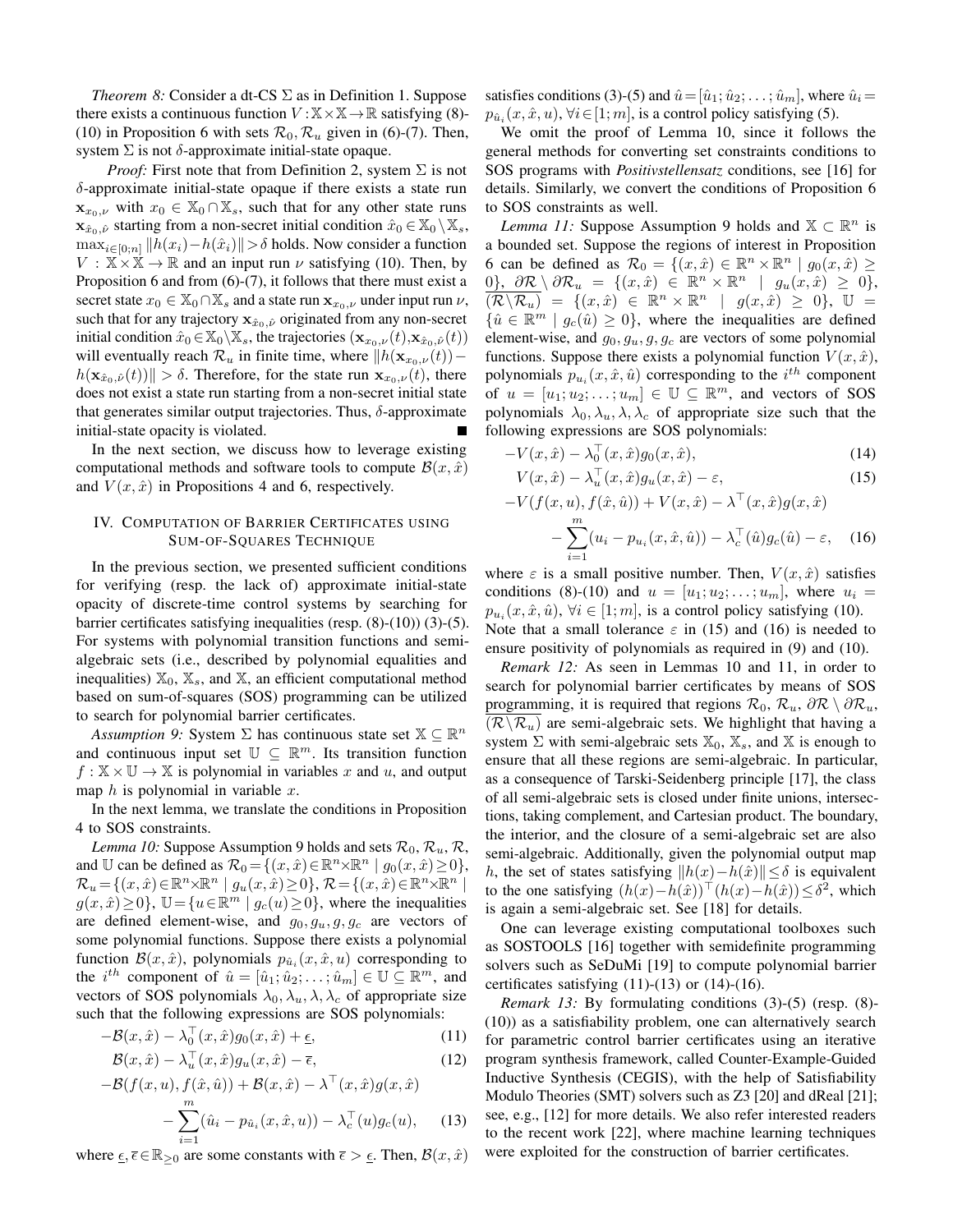

Fig. 1: Plausible deniability of a vehicle in terms of its initial conditions. The blue lines roughly indicate the intruder's insufficient observation precision.

### V. EXAMPLES

In this section, we provide two examples to illustrate how one can utilize the theoretical results obtained in Sections III and IV for the verification of (the lack of) approximate initial-state opacity.

### *A. Verifying Approximate Initial-State Opacity on a Vehicle Model*

In this example, we consider an autonomous vehicle moving on a single lane road, whose state variable is defined as  $x=$  $[x_1; x_2]$ , with  $x_1$  being its absolute position (in the road frame) and  $x_2$  being its absolute velocity. The discrete-time dynamics of the vehicle is modeled as:

$$
\begin{bmatrix} x_1(t+1) \\ x_2(t+1) \end{bmatrix} = \begin{bmatrix} 1 & \Delta \tau \\ 0 & 1 \end{bmatrix} \begin{bmatrix} x_1(t) \\ x_2(t) \end{bmatrix} + \begin{bmatrix} \Delta \tau^2 / 2 \\ \Delta \tau \end{bmatrix} u(t),
$$
\n
$$
y(t) = \begin{bmatrix} 1 & 0 \end{bmatrix} \begin{bmatrix} x_1(t) \\ x_2(t) \end{bmatrix}, \tag{17}
$$

where u is the control input (acceleration) and  $\Delta \tau$  is the sampling time. The output is assumed to be the position of the vehicle on the road. Let us first briefly explain the motivation behind this example; see Fig. 1. Suppose the initial locations of the vehicle contain critical information which is needed to be kept secret, e.g., the vehicle might be a cash transit van that aims at transferring money initially from a bank to an ATM machine, or a patient who initially visited a hospital but unwilling to reveal personal information to others. It is implicitly assumed that there is a malicious intruder who is observing the behavior of the vehicle remotely intending to carry out an attack. Therefore, it is in the interest of the system to verify whether it maintains plausible deniability for secret initial conditions where some confidential assignment is executed. This problem can be formulated as a  $\delta$ -approximate initial-state opacity problem, where  $\delta > 0$  captures the securityguarantee level in terms of the measurement precision of the intruder. Now consider system (17) with state space  $X = [0, 10] \times [0, 0.1]$ , initial set  $X_0 = [0, 10] \times \{0\}$ , secret set  $\mathbb{X}_s = [0, 1] \times [0, 0.1]$ , input set  $\mathbb{U} = [-0.05, 0.05]$  and sampling time  $\Delta \tau = 1$ . Consider the augmented system  $\Sigma \times \Sigma$ . Accordingly, the regions of interest in (6) and (7) are  $\mathcal{R}_0 =$  $\{[x_1; x_2] \in [0, 1] \times \{0\}, [\hat{x}_1; \hat{x}_2] \in [1, 10] \times \{0\} \mid (x_1 - \hat{x}_1)^2 \le \delta^2\},\$ and  $\mathcal{R}_u = \{(x, \hat{x}) \in \mathbb{X} \times \mathbb{X} \mid (x_1 - \hat{x}_1)^2 \ge \delta^2 + \epsilon\}.$  Note that a small positive number  $\epsilon$  is needed to certify positivity of the obtained polynomials using SOS programming. Now, we set the threshold parameter to be  $\delta = 1$  and search for barrier certificates by solving sum-of-squares programs with the help of SOSTOOLS and SeDuMi tools as described in Section IV. Using Lemma 10, we obtained a polynomial ACBC of degree



Fig. 2: Trajectories of  $\Sigma \times \Sigma$  projected on the position plane starting from initial region  $\mathcal{R}_0$  (represented by the black triangle). The regions in red are the unsafe set  $\mathcal{R}_u$ .

2 satisfying (11)-(13) with  $\epsilon = 1$ ,  $\bar{\epsilon} = 1.001$  and a tolerance  $\epsilon = 0.01$  as follows

$$
\mathcal{B}(x,\hat{x}) = 0.9227x_1^2 + 0.2348x_2^2 + 0.9227\hat{x}_1^2 + 0.2348\hat{x}_2^2
$$
  
+ 0.006x<sub>1</sub>x<sub>2</sub> - 0.006\hat{x}<sub>1</sub>x<sub>2</sub> - 0.006x<sub>1</sub>\hat{x}<sub>2</sub> - 0.006\hat{x}<sub>1</sub>\hat{x}<sub>2</sub>  
- 0.4696x<sub>2</sub>\hat{x}<sub>2</sub> - 1.845x<sub>1</sub>\hat{x}<sub>1</sub> - 0.0002\hat{x}<sub>1</sub> + 0.0728,

and the corresponding control policy is  $\hat{u}(x, \hat{x}, u) = 0.8x_1 0.8x_2 + 1.5\hat{x}_1 - 1.5\hat{x}_2 + u$ . Therefore, we conclude that  $\Sigma$ is 1-approximate initial-state opaque. Particularly, for every trajectory starting from a secret state, there always exists at least one alternative trajectory originated from a nonsecret state which are indistinguishable for an intruder with measurement precision  $\delta$ . Fig. 2 shows the projection of a few state trajectories on the position plane of the augmented system  $\Sigma \times \Sigma$ , starting from randomly generated initial conditions in  $\mathcal{R}_0$  under control policy  $\hat{u}$  with u taking values in U. It is seen that any trajectory starting from  $\mathcal{R}_0$  does not reach the unsafe region  $\mathcal{R}_u$  as time increases. We further notice that  $\delta = 1$  is the smallest threshold for which we are able to find a barrier certificate ensuring approximate initial-state opacity. For a smaller value of δ, approximate initial-state opacity is immediately violated at the initial condition since the assumption in (2) is not valid anymore.

### *B. Verifying Lack of Approximate Initial-State Opacity on a Room Temperature Model*

In this example, we showcase the use of an ACBC in verifying the lack of opacity in a two-room temperature model by Proposition 6. The model is borrowed from [23]. The evolution of the temperature  $\mathbf{T}(\cdot)$  of 2 rooms is described by the discrete-time model:

$$
\Sigma: \begin{cases} \mathbf{T}(k) = A\mathbf{T}(k) + \alpha_h T_h \nu(k) + \alpha_e T_e, \\ \mathbf{y}(k) = h(\mathbf{T}(k)), \end{cases}
$$
(18)

where  $A \in \mathbb{R}^{2 \times 2}$  is a matrix with elements  $\{A\}_{ii} = (1 - 2\alpha \alpha_e - \alpha_h \nu_i$ ,  $\{A\}_{12} = \{A\}_{21} = \alpha$ ,  $\mathbf{T}(k) = [\mathbf{T}_1(k); \mathbf{T}_2(k)]$ ,  $T_e = [T_{e1}; T_{e2}], \nu(k) = [\nu_1(k); \nu_2(k)],$  where  $\nu_i(k) \in [0, 1], \forall i \in$  $[1; 2]$ , represents the ratio of the heater valve being open in room i. The output of the network is assumed to be the temperature of the second room:  $h(\mathbf{T}(k)) = \mathbf{T}_2(k)$ . Parameters  $\alpha = 0.05$ ,  $\alpha_e = 0.008$ , and  $\alpha_h = 0.0036$  are heat exchange coefficients,  $T_e = -1$  °C is the external temperature, and  $T_h = 50$  °C is the heater temperature. The regions of interest in this example are  $\mathbb{X} = [0, 50]^2$ ,  $\mathbb{X}_0 = [21, 22]^2$ , and  $\mathbb{X}_s = [21.5, 50] \times [0, 50]$ .